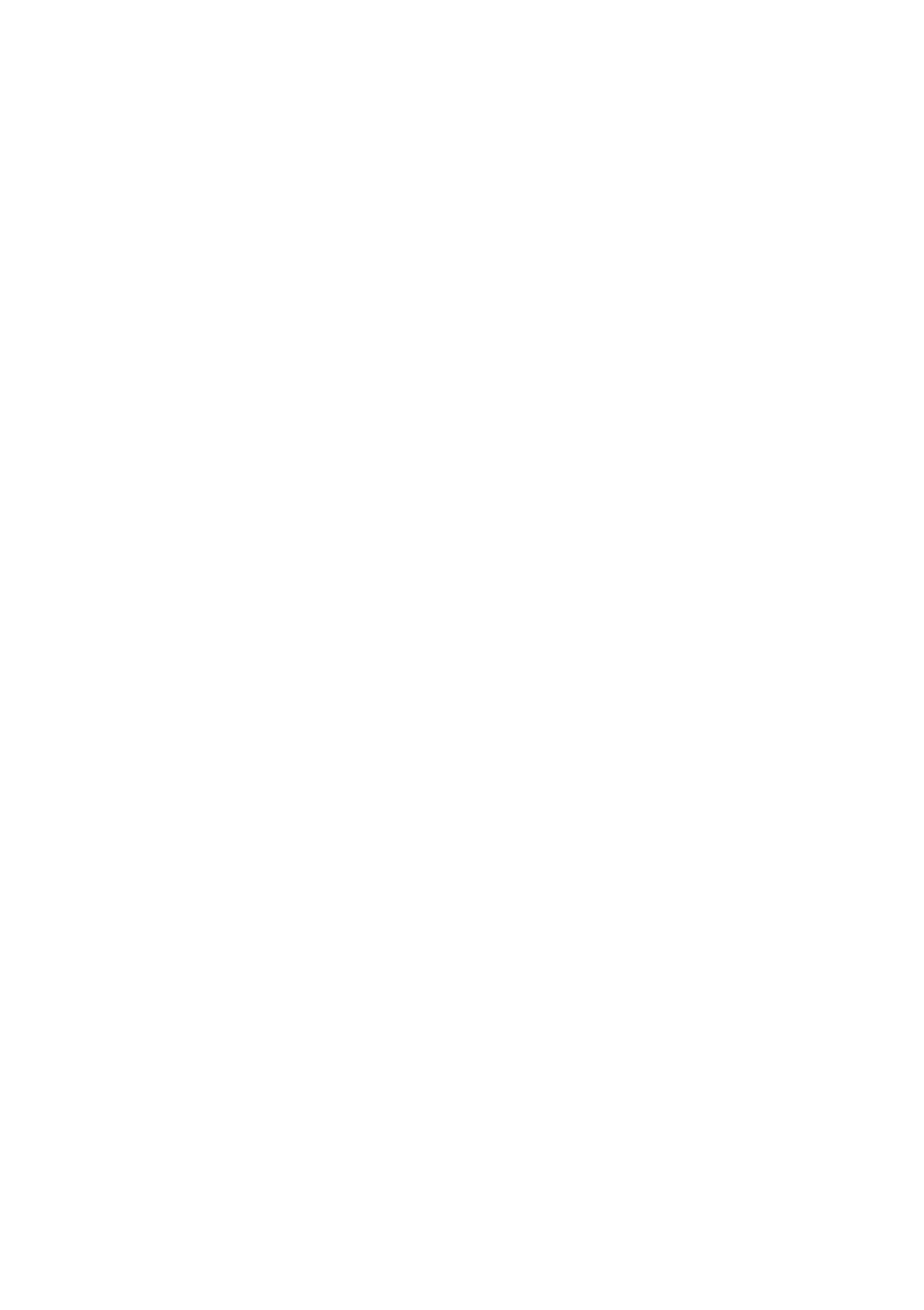## **Banking Accounts**

## **Gold Bank Account**

The Gold Bank Account is a flexible bank account that offers tiered interest rates and easy access to your money. It can be held in Sterling, Euro and US Dollar currencies and is accompanied by a Gold Visa debit card.

| Minimum balance<br>to earn interest rate | Gross rate p.a. (variable)<br>Interest paid quarterly | Annual Equivalent Rate (AER)<br>(variable) |
|------------------------------------------|-------------------------------------------------------|--------------------------------------------|
| $£0 - £74.999$                           | 0.00%                                                 | 0.00%                                      |
| £75,000 - £999,999                       | 0.00%                                                 | 0.00%                                      |
| $£1,000,000+$                            | 0.50%                                                 | 0.50%                                      |

**Sterling** – Interest rates are effective from 20 March 2020.

**Euro** – Interest rates are effective from 1 October 2018.

| Minimum balance<br>to earn interest rate | Gross rate p.a. (variable)<br>Interest paid quarterly | Annual Equivalent Rate (AER)<br>(variable) |
|------------------------------------------|-------------------------------------------------------|--------------------------------------------|
| €0 – €74.999                             | $0.00\%$                                              | $0.00\%$                                   |
| €75,000 - €999,999                       | $-0.50\%$                                             | $-0.50\%$                                  |
| $€1.000.000 +$                           | Please contact us*                                    |                                            |

**US Dollar** – Interest rates are effective from 20 March 2020.

| Minimum balance<br>to earn interest rate | Gross rate p.a. (variable)<br>Interest paid quarterly | Annual Equivalent Rate (AER)<br>(variable) |
|------------------------------------------|-------------------------------------------------------|--------------------------------------------|
| $$0 - $74,999$                           | 0.00%                                                 | 0.00%                                      |
| $$75,000 - $999,999$                     | 0.00%                                                 | 0.00%                                      |
| $$1,000,000 +$                           | 0.50%                                                 | 0.50%                                      |

**Interest rates may vary.** AER stands for Annual Equivalent Rate and shows what the interest rate would be if we paid interest and added it to your account each year. The gross rate is the rate payable where interest is paid without the deduction of tax. If a negative interest rate applies to your account, this will be calculated on the same basis as credit interest.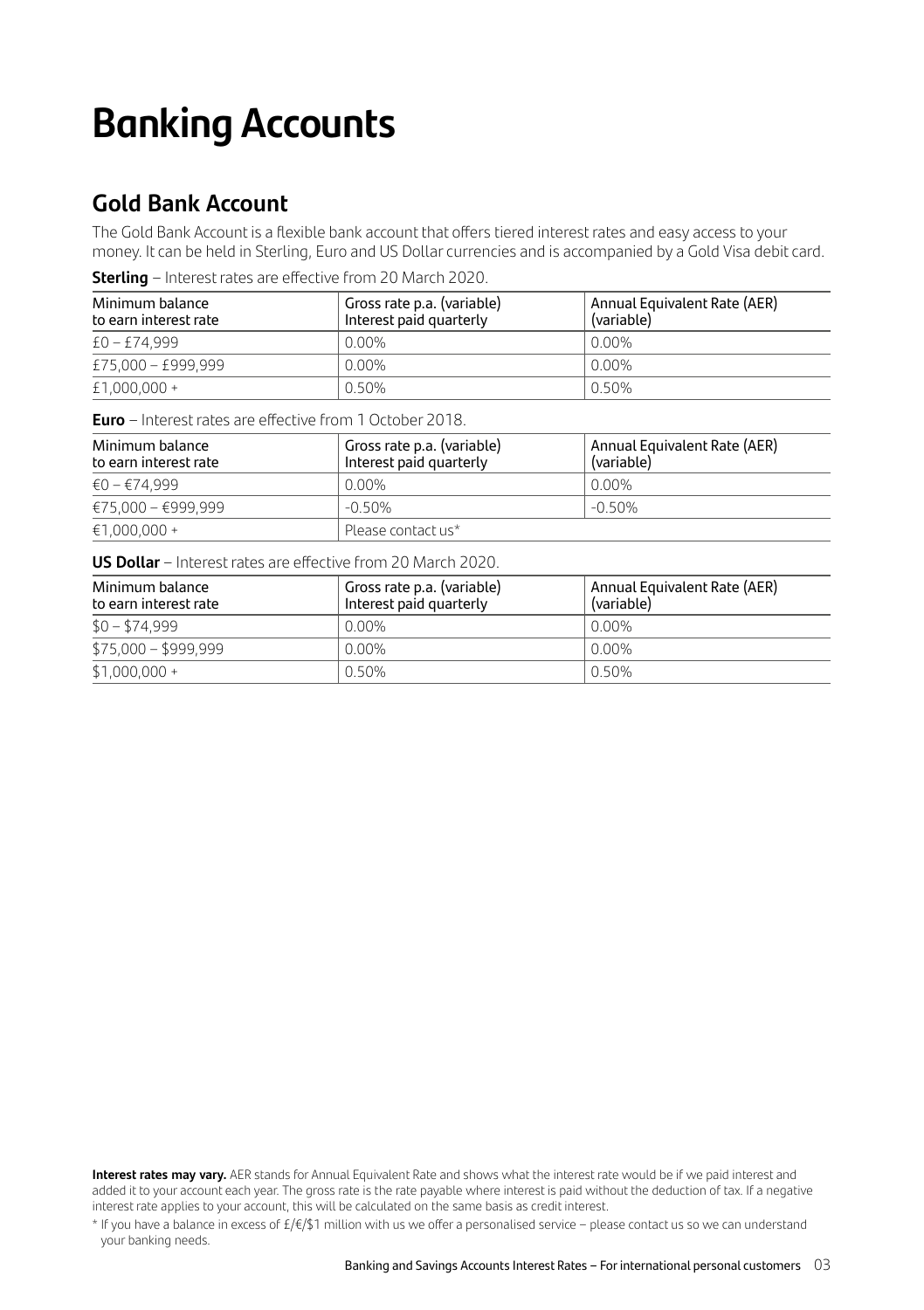## **Savings Accounts**

### **Call Account**

The Call Account requires no notice for making withdrawals and offers unlimited access to your money, in Sterling, Euro or US Dollar currencies. Interest is credited quarterly.

**Sterling** – Interest rates are effective from 1 June 2016.

| Minimum balance<br>to earn interest rate | Gross rate p.a. (variable)<br>Interest paid quarterly | Annual Equivalent Rate (AER)<br>(variable) |
|------------------------------------------|-------------------------------------------------------|--------------------------------------------|
| $£0 - £74.999$                           | $0.00\%$                                              | 0.00%                                      |
| £75,000 - £999,999                       | $0.00\%$                                              | 0.00%                                      |
| $£1,000,000+$                            | Please contact us*                                    |                                            |

**Euro** – Interest rates are effective from 1 October 2018.

| Minimum balance<br>to earn interest rate | Gross rate p.a. (variable)<br>Interest paid quarterly | Annual Equivalent Rate (AER)<br>(variable) |
|------------------------------------------|-------------------------------------------------------|--------------------------------------------|
| €0 – €74.999                             | $0.00\%$                                              | 0.00%                                      |
| €75,000 - €999,999                       | $-0.50\%$                                             | $-0.50\%$                                  |
| $€1.000.000 +$                           | Please contact us*                                    |                                            |

**US Dollar** – Interest rates are effective from 19 June 2017.

| Minimum balance<br>to earn interest rate | ' Gross rate p.a. (variable)<br>Interest paid quarterly | Annual Equivalent Rate (AER)<br>(variable) |
|------------------------------------------|---------------------------------------------------------|--------------------------------------------|
| $$0 - $74,999$                           | $0.00\%$                                                | 0.00%                                      |
| $$75,000 - $999,999$                     | $0.00\%$                                                | 0.00%                                      |
| $$1,000,000 +$                           | Please contact us*                                      |                                            |

**Interest rates may vary.** AER stands for Annual Equivalent Rate and shows what the interest rate would be if we paid interest and added it to your account each year. The gross rate is the rate payable where interest is paid without the deduction of tax. If a negative interest rate applies to your account, this will be calculated on the same basis as credit interest.

<sup>\*</sup> If you have a balance in excess of £/€/\$1 million with us we offer a personalised service – please contact us so we can understand your banking needs.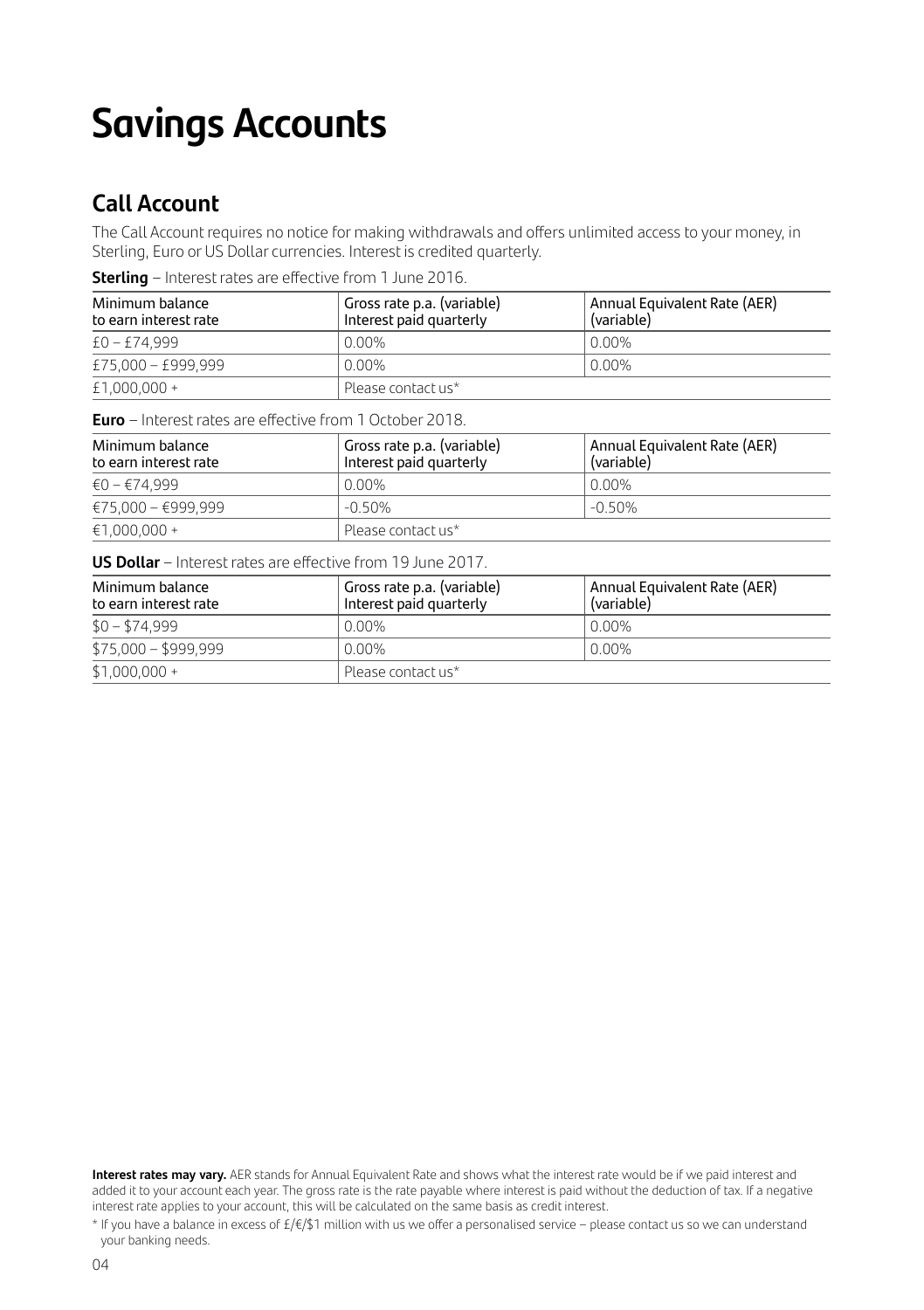### **Notice Account**

A variable rate savings account which requires written notice for any withdrawals. Available in Sterling and US Dollar currencies with a range of notice periods to choose from. Interest is paid quarterly.

#### **31 Day Notice Account**

| Minimum opening balance                  | £25.000                                               |                                            |
|------------------------------------------|-------------------------------------------------------|--------------------------------------------|
| Minimum balance<br>to earn interest rate | Gross rate p.a. (variable)<br>Interest paid quarterly | Annual Equivalent Rate (AER)<br>(variable) |
| £25,000 - £74,999                        | 0.10%                                                 | 0.10%                                      |
| £75,000 - £999,999                       | 0.45%                                                 | 0.45%                                      |
| $£1,000,000+$                            | Please contact us*                                    |                                            |

**US Dollar** – 31 days' notice is required for withdrawal. Interest rates are effective from 20 March 2020.

| Minimum opening balance                  | \$25,000                                              |                                            |
|------------------------------------------|-------------------------------------------------------|--------------------------------------------|
| Minimum balance<br>to earn interest rate | Gross rate p.a. (variable)<br>Interest paid quarterly | Annual Equivalent Rate (AER)<br>(variable) |
| $$25,000 - $74,999$                      | 0.15%                                                 | 0.15%                                      |
| $$75,000 - $999,999$                     | 0.40%                                                 | 0.40%                                      |
| $$1,000,000 +$                           | Please contact us*                                    |                                            |

#### **95 Day Notice Account**

**Sterling** – 95 days' notice is required for withdrawal. Interest rates are effective from 20 March 2020.

| Minimum opening balance                  | £25.000                                               |                                            |
|------------------------------------------|-------------------------------------------------------|--------------------------------------------|
| Minimum balance<br>to earn interest rate | Gross rate p.a. (variable)<br>Interest paid quarterly | Annual Equivalent Rate (AER)<br>(variable) |
| £25,000 - £74,999                        | 0.35%                                                 | 0.35%                                      |
| £75,000 - £999,999                       | 0.70%                                                 | 0.70%                                      |
| £1,000,000 +                             | Please contact us*                                    |                                            |

**US Dollar** – 95 days' notice is required for withdrawal. Interest rates are effective from 20 March 2020.

| Minimum opening balance                  | \$25,000                                              |                                            |
|------------------------------------------|-------------------------------------------------------|--------------------------------------------|
| Minimum balance<br>to earn interest rate | Gross rate p.a. (variable)<br>Interest paid quarterly | Annual Equivalent Rate (AER)<br>(variable) |
| $$25,000 - $74,999$                      | 0.20%                                                 | 0.20%                                      |
| $$75,000 - $999,999$                     | 0.50%                                                 | 0.50%                                      |
| $$1,000,000 +$                           | Please contact us*                                    |                                            |

**Interest rates may vary.** AER stands for Annual Equivalent Rate and shows what the interest rate would be if we paid interest and added it to your account each year. The gross rate is the rate payable where interest is paid without the deduction of tax. If a negative interest rate applies to your account, this will be calculated on the same basis as credit interest.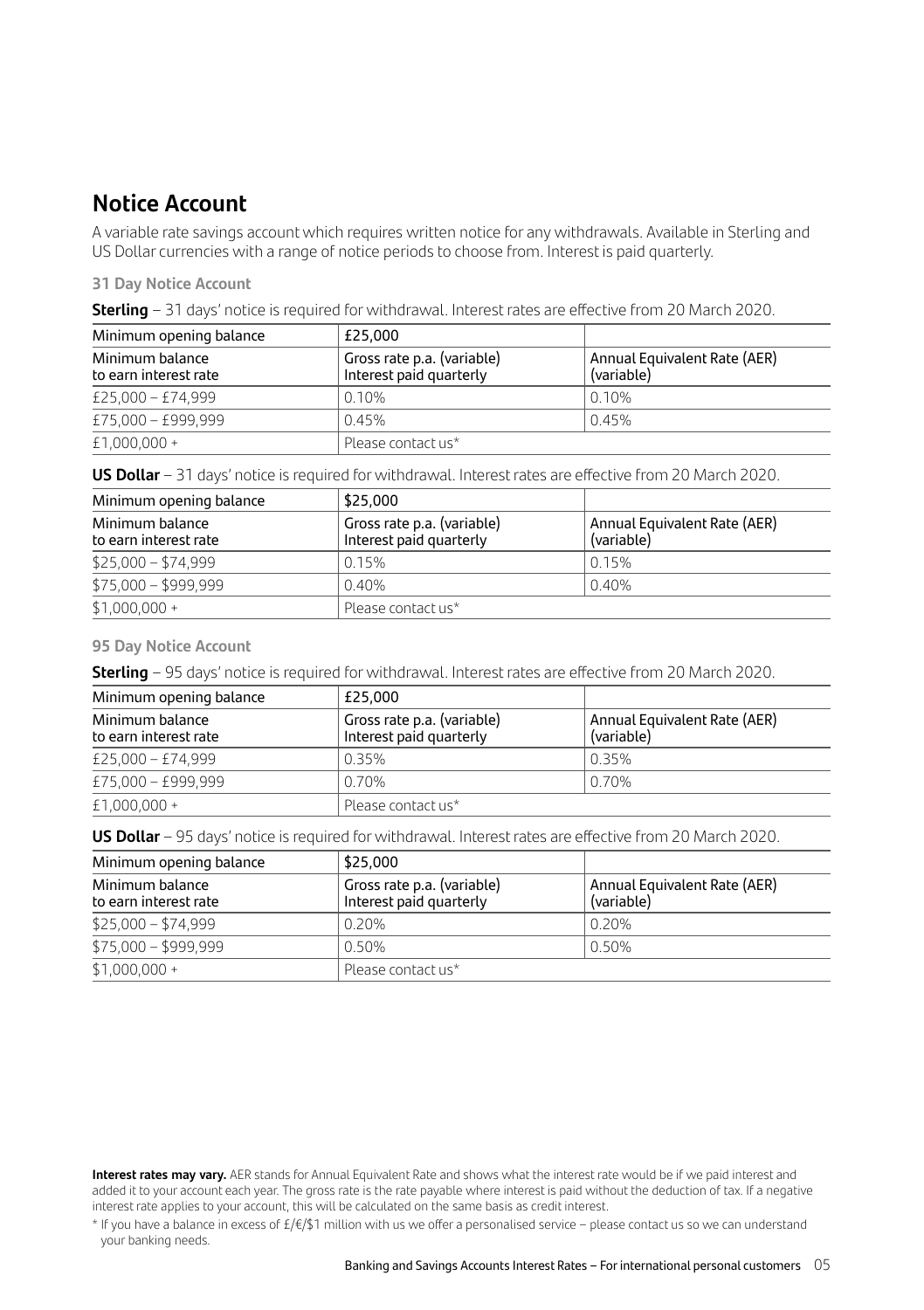## **Savings Accounts (continued)**

## **Fixed Deposit Contracts**

Fixed Deposit Contracts allow you to fix your money at an agreed interest rate for a set period of time. Please note withdrawals are not permitted on our Fixed Deposit Contracts before maturity. Your initial deposit will be paid into a Call Account which we will automatically open for you.

The Fixed Deposit Contracts are available in Sterling and US Dollars. Interest is paid on maturity for 3 Month, 6 Month and 12 Month contracts and annually or on maturity for 24 Month contracts.

**3 Month Fixed Deposit Contract** 

Interest is paid on maturity.

**Sterling** – Interest rates are effective from 6 January 2020.

| Minimum opening balance                  | £25.000            |                                 |
|------------------------------------------|--------------------|---------------------------------|
| Minimum balance<br>to earn interest rate | Gross rate         | Annual Equivalent Rate<br>(AER) |
| £25,000 - £74,999                        | 0.30%              | 0.30%                           |
| £75,000 - £999,999                       | 0.35%              | 0.35%                           |
| £1,000,000 +                             | Please contact us* |                                 |

**US Dollar** – Interest rates are effective from 27 March 2020.

| Minimum opening balance                  | \$25,000           |                                 |
|------------------------------------------|--------------------|---------------------------------|
| Minimum balance<br>to earn interest rate | Gross rate         | Annual Equivalent Rate<br>(AER) |
| $$25,000 - $999,999$                     | 0.60%              | 0.60%                           |
| $$1,000,000 +$                           | Please contact us* |                                 |

**6 Month Fixed Deposit Contract** 

Interest is paid on maturity.

**Sterling** – Interest rates are effective from 27 March 2020.

| Minimum opening balance                  | £25.000            |                                 |
|------------------------------------------|--------------------|---------------------------------|
| Minimum balance<br>to earn interest rate | Gross rate         | Annual Equivalent Rate<br>(AER) |
| £25,000 - £999,999                       | 0.50%              | 0.50%                           |
| $£1.000.000 +$                           | Please contact us* |                                 |

**US Dollar** – Interest rates are effective from 27 March 2020.

| Minimum opening balance                  | \$25,000           |                                 |
|------------------------------------------|--------------------|---------------------------------|
| Minimum balance<br>to earn interest rate | Gross rate         | Annual Equivalent Rate<br>(AER) |
| $$25,000 - $999,999$                     | $0.60\%$           | 0.60%                           |
| $$1,000,000 +$                           | Please contact us* |                                 |

**Interest rates may vary.** AER stands for Annual Equivalent Rate and shows what the interest rate would be if we paid interest and added it to your account each year. The gross rate is the rate payable where interest is paid without the deduction of tax. If a negative interest rate applies to your account, this will be calculated on the same basis as credit interest.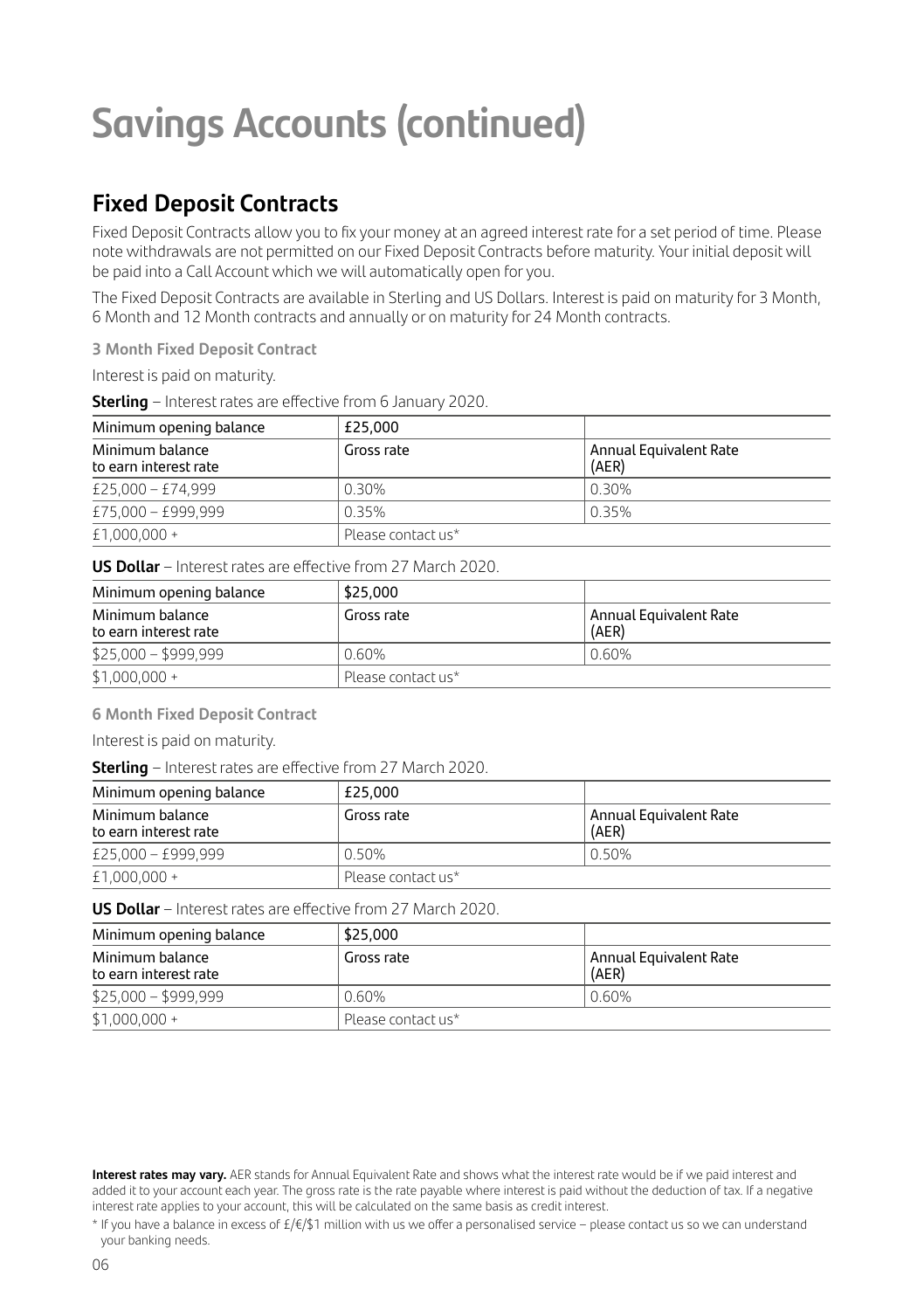#### **12 Month Fixed Deposit Contract**

Interest is paid on maturity.

**Sterling** – Interest rates are effective from 27 March 2020.

| Minimum opening balance                  | £25.000            |                                 |
|------------------------------------------|--------------------|---------------------------------|
| Minimum balance<br>to earn interest rate | Gross rate         | Annual Equivalent Rate<br>(AER) |
| £25,000 - £999,999                       | 0.70%              | 0.70%                           |
| $£1,000,000+$                            | Please contact us* |                                 |

**US Dollar** – Interest rates are effective from 27 March 2020.

| Minimum opening balance                  | \$25,000           |                                 |
|------------------------------------------|--------------------|---------------------------------|
| Minimum balance<br>to earn interest rate | Gross rate         | Annual Equivalent Rate<br>(AER) |
| $$25,000 - $999,999$                     | 0.60%              | 0.60%                           |
| $$1,000,000 +$                           | Please contact us* |                                 |

#### **24 Month Fixed Deposit Contract**

Interest is paid annually or on maturity, annual interest cannot be added to the original amount deposited and must be paid into the associated Call Account held with us.

| <b>Sterling</b> - Interest rates are effective from 27 March 2020. |  |  |
|--------------------------------------------------------------------|--|--|
|--------------------------------------------------------------------|--|--|

| Minimum opening balance                  | £25.000                |                                 |                           |                                        |
|------------------------------------------|------------------------|---------------------------------|---------------------------|----------------------------------------|
| Minimum balance<br>to earn interest rate | Interest paid annually |                                 | Interest paid on maturity |                                        |
|                                          | Gross rate             | Annual Equivalent<br>Rate (AER) | Gross rate                | <b>Annual Equivalent</b><br>Rate (AER) |
| £25,000 - £999,999                       | 0.80%                  | 0.80%                           | 0.80%                     | 0.80%                                  |
| £1,000,000 +                             | Please contact us*     |                                 |                           |                                        |

**US Dollar** – Interest rates are effective from 27 March 2020.

| Minimum opening balance                  | \$25.000               |                                 |                           |                                        |
|------------------------------------------|------------------------|---------------------------------|---------------------------|----------------------------------------|
| Minimum balance to earn<br>interest rate | Interest paid annually |                                 | Interest paid on maturity |                                        |
|                                          | Gross rate             | Annual Equivalent<br>Rate (AER) | Gross rate                | <b>Annual Equivalent</b><br>Rate (AER) |
| $$25,000 - $999,999$                     | 0.70%                  | 0.70%                           | 0.70%                     | 0.70%                                  |
| $$1,000,000 +$                           | Please contact us*     |                                 |                           |                                        |

**Interest rates may vary.** AER stands for Annual Equivalent Rate and shows what the interest rate would be if we paid interest and added it to your account each year. The gross rate is the rate payable where interest is paid without the deduction of tax. If a negative interest rate applies to your account, this will be calculated on the same basis as credit interest.